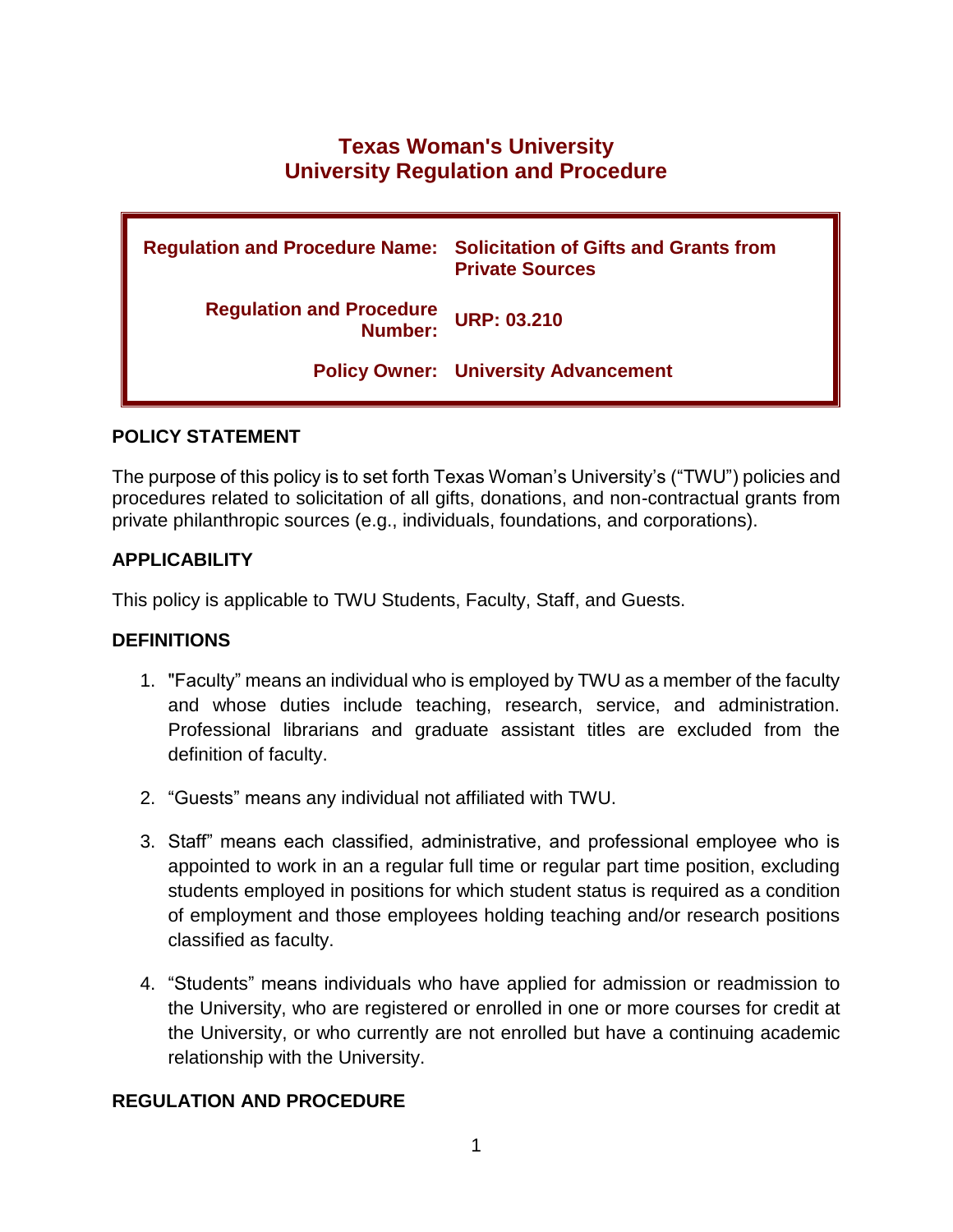- I. Definition of Gifts
	- A. Gifts, donations, and non-contractual grants are defined as follows: charitable contributions of any kind of property, real or personal, including pledges, which are given for restricted or unrestricted purposes by donors from the private sector (e.g., individuals, foundations, and corporations). A gift is a voluntary transfer of property from one to another without consideration. It is a donation and provided by the donor voluntarily and without any expectation of a tangible return.
	- B. Included in the above definition are gifts such as cash, securities, and tangible personal property and real property.
	- C. Not included in the above definition are grants from public entities, including local, state, and federal agencies managed by the Office of Research and Sponsored Programs ("ORSP").
- II. General Solicitation
	- A. The Chancellor and President of TWU, or their designee, will provide the final approval to solicit gifts from private sources.
	- B. All solicitation of gifts from private sources by any office of TWU, faculty, staff member, student, or related corporate entity shall be coordinated and cleared in writing with Office of University Advancement ("OUA") before the project begins. The Vice President of University Advancement ("VPUA"), in conjunction with the development officer in the responsible college, if applicable, or an appropriate staff member of the OUA, will work with the faculty member, staff member, student, or related corporate entity on the project.
		- 1. Any project for which gift funding of more than \$1,000 is expected, the project manager must receive approval from the appropriate academic and OUA administrator. Funds may not be formally solicited for a new program, center, or institute, or other item requiring Board of Regents approval prior to approval of the establishment of the program, center, institute, or other item by the Board of Regents.
		- 2. The OUA maintains a master calendar for all fundraising events. All fundraising events must receive prior approval from the VPUA.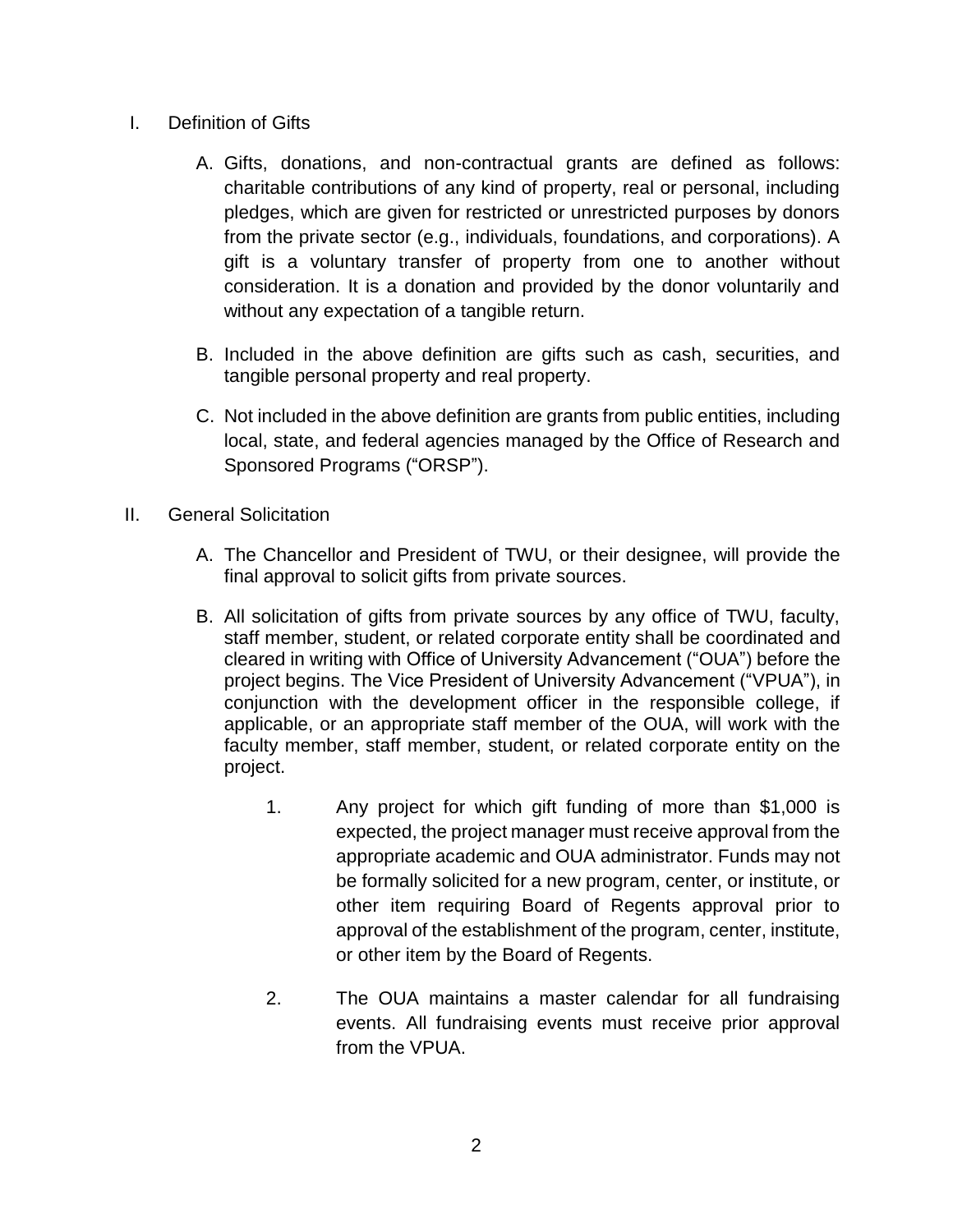- 3. All fundraising activities and events shall comply with TWU policies and procedures, as well as federal and state law.
- 4. Any written statement concerning the tax deductibility of contributions must be reviewed and approved by the OUA.
- C. If any faculty member, staff member, student, or student organization receives an unsolicited question from a prospective donor regarding a possible gift to TWU or the TWU Foundation, the individual should notify the OUA as soon as possible following the initial contact.
- D. Corporations and Foundations
	- 1. All research, project, and gift solicitation proposals to private foundations or corporations must be cleared by OUA if the following indicators of a gift exist:
		- a. The award is from a non-governmental source and does not require any terms, special conditions, or other obligations to receive the gift.
		- b. The donor specifically intends the award to be a charitable gift, as reflected by the characteristics of the award instrument or application.
		- c. The conditions or stipulations placed on the intended use of the award are reasonable and do not require formal monitoring. Gifts may be directed to areas such as scholarships, facilities, or general research support of specific interest to the donor.
		- d. The donor intends the gift to be irrevocable and, therefore, relinquishes the right to reclaim the gift or any unused remainder.
		- e. The donor makes the gift to the TWUF without expectation of direct economic benefit or other tangible benefit commensurate with the worth of the gift.
- E. Office of Research and Sponsored Programs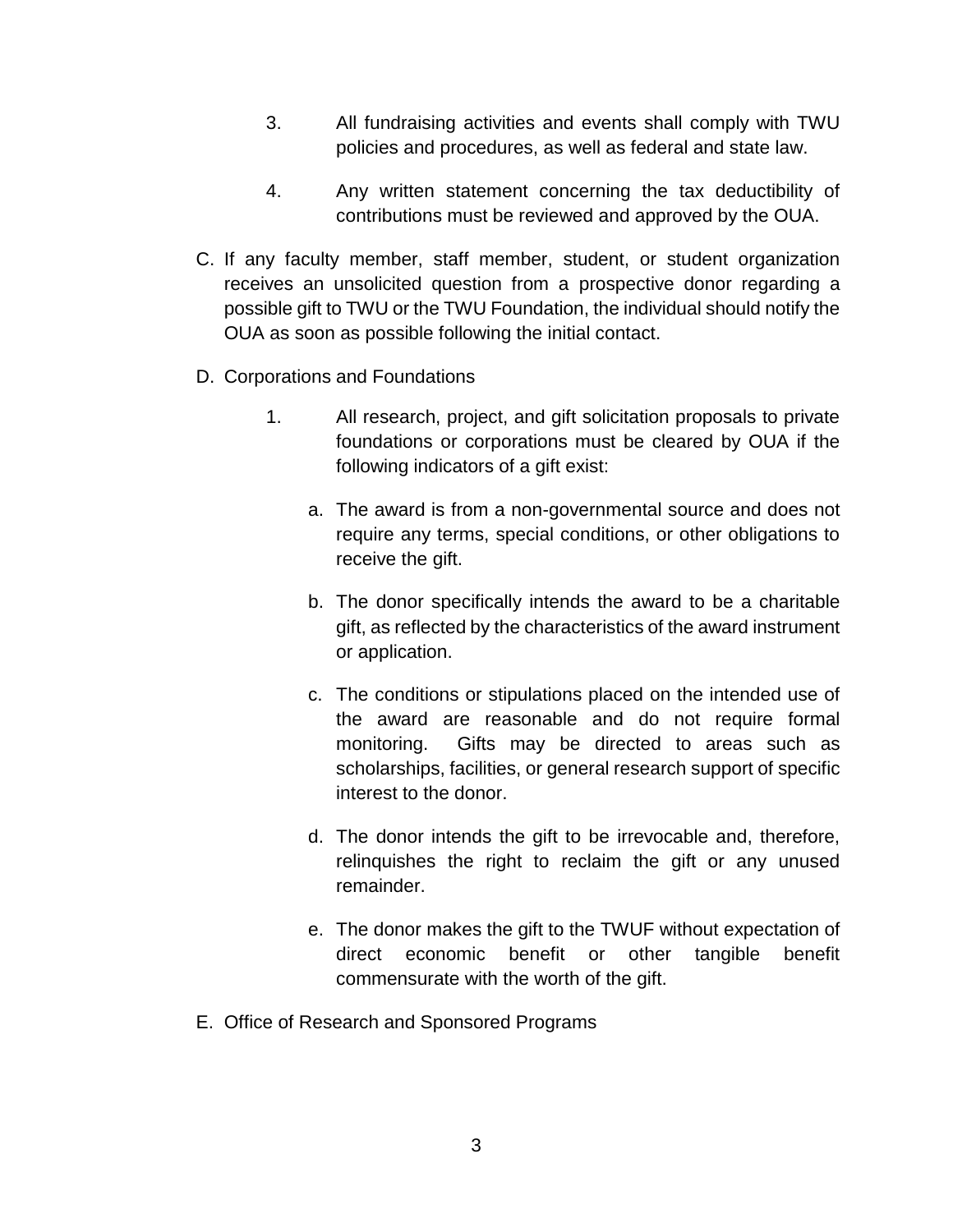- 1. The ORSP will have responsibility for the negotiation and administration of the award if any of the following indicators exist:
	- a. The award is from a governmental or quasi-governmental entity or is a subcontract or purchase order from a federal contractor.
	- b. The award is from a corporation's research and development budget and is perceived by the company as a "cost of doing business" rather than a charitable gift.
	- c. The for-profit private sponsor hopes to gain direct economic benefit as a result of the activity to be conducted under the agreement.
	- d. The award is the result of a project proposal to the sponsor, or there is a written contract between the sponsor and TWU.
	- e. The sponsor requires formal financial, technical, or activity reports.
	- f. There are specific limitations including but not limited to patents, copyrights, publications, or the use and ownership of equipment.
	- g. The unused portion of the award is revocable if there are funds remaining after the end date or completion of the project or if the grant is not being used to the sponsor's satisfaction.
	- h. The activity supported by the award involves patents, biohazardous agents and/or recombinant DNA materials, radioactive materials or devices, animal or human research subjects, or classified material.
	- i. There is a line-item budget for work and/or a specific statement of work.

#### III. General Solicitation

Foundations and corporations may provide gifts to the TWUF to match certain contributions made by their current or former employees. The OUA will verify receipt of the gift. The matching gift forms require the signature of the VPUA or designee for certification that the gift is eligible for the match based on the company's matching gift policy.